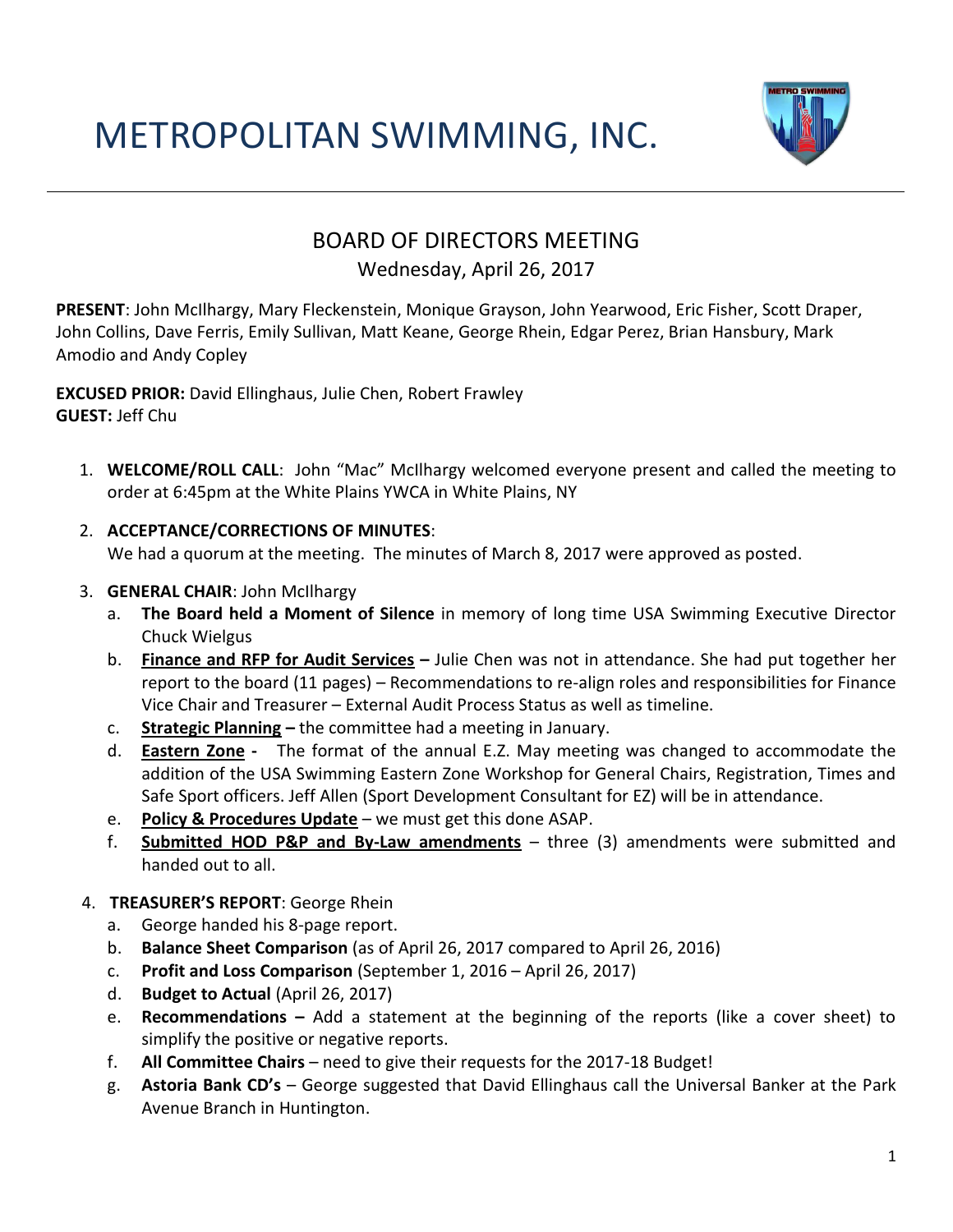#### 5. **FINANCE VICE-CHAIR REPORT**: Julie Chen

- a. Julie was in Taiwan and unavailable for this meeting.
- b. Question: Do we do a Review this year and then an Audit next year, or do we do the Audit now, and then every year or every 4 years.
- c. Julie's proposed timeline for the External Audit is as follows:
	- 1. April 30, 2017 Draft RFP forwarded to all audit members for review and comment.
	- 2. May 15, 2017 All review and comment responses back to Finance Vice Chair
	- 3. May 22, 2017 Complete comments and responses Send fillers to audit firms to gain cost and timeline insights
	- 4. May 31, 2017 Forward completed External Audit RFP to Board for review and approval
	- 5. June 2017 When Budget and Approval have been received: Officially issue External Audit RFP to interested audit firms and select Top 3 candidates to negotiate scope of work, cost and timeline.
	- 6. June 30, 2017 Award Contract and start External Audit Process.
- d. A motion to approve the proposed timeline for RFP was made, seconded and approved by all. **Motion carries**.

#### 6. **ADMINISTRATIVE VICE CHAIRS**: Eric Fisher and Scott Draper

- a. Eric is still waiting to receive a few reports from the SCY season.
- b. Scott is trying to get the updated Policy and Procedures Manual done as soon as possible.
- c. Scott thanked Mary for her help on setting up the Galluzzi Scholarship.

#### 7. **AGE GROUP CHAIR**: Andy Copley

- a. This is Andy's last BOD meeting as he is stepping down as Age Group Chair.
- b. Many thanks to Andy for a great work at the Age Group Eastern Zone Championship! Metro finished in first place in Women, Men, and Combined categories. It was a great meet.
- c. Age Group Think Tank there may be changes to our schedule for 2018-19

#### 8. **ATHLETES REPRESENTATIVES**: Emily Sullivan and Matt Keane

- a. Tommy Luchsinger and Robert Frawley (At-Large Athletes) were not in attendance at this meeting.
- b. Great job and fast swims from all Metro Swimmers at Zones! Congratulations.
- c. Athletes' Committee will hold meetings 4 times per year. The first one is May 4<sup>th</sup>.

#### 9. **SAFETY COORDINATOR**: Edgar Perez

a. Edgar gets reports on Metro Safety issues on a regular basis.

# 10. **SENIOR CO-CHAIRS**: John Collins and Dave Ferris

- a. LIAC will have his new 50 meter/9-lanes pool ready hopefully before Senior Mets (maybe).
- b. Summer Senior Mets should be a great meet hopefully with athletes trying to qualify for US Open (August 2-6) & Speedo Junior National Championship (August 8-12) that will be held in Long Island.
- c. There are many swimmers from Metro selected to attend "Select Camps" Diversity, Open Water, and more.
- d. It is very nice to see how many teams are having their swimmers reach the top levels in Metro and this is very encouraging!

# 11. **COACHES CHAIR**: John Yearwood

a. Applications for Coach of the Year are posted on the Metro Website.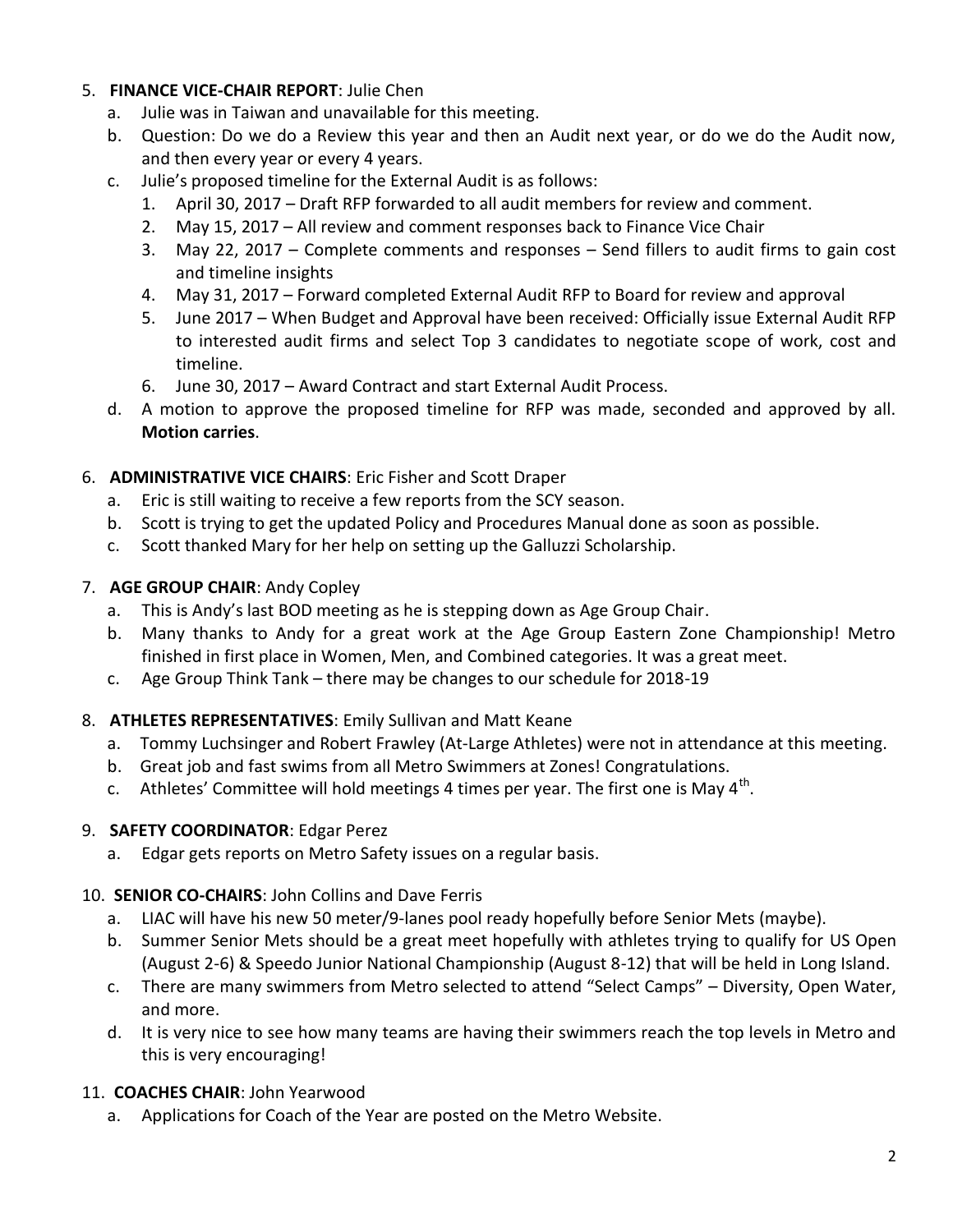# b. **Categories:**

Senior Coach of the Year – Lead Coach of a top performing Senior group throughout the 2016- 2017 Swim Season.

Age Group Coach of the Year - Lead Coach of a top performing age group swim team throughout the 2016-2017 Swim Season

Major Player Senior Coach of the Year - Lead Coach of a Senior program that has shown major growth throughout the 2016 LC and 2017 SC seasons.

Must Watch Age Group of the Year – Lead Coach of an Age Group program that has shown major growth throughout the 2016 LC and 2017 SC seasons.

c. **Winners will be announced at the May HOD Meeting** – will we give an actual award to each? This is up to John to order the awards.

#### 12. **DIVERSITY CHAIR:** John Yearwood

Congratulations to Kiana Guarino (AGUA), Atsedemaryam Harris (UN), Evan Morales (NYSA) and Edward Park (NYSA) for being selected to attend the Eastern Zone Diversity Select Camp, June 15- 18 at the University of Buffalo.

#### 13. **TECHNICAL PLANNING**: David Ellinghaus

- a. David was unable to attend. Mary Fleckenstein presented his report to the Board.
- b. Bids for meet are coming in but there are still many that are missing. Due date was April 27, 2017.
- **c. There are many issues related to the new rule for number of officials on the bid application.**
- d. Too many teams still pay officials to officiate!!!!! Mark Amodio is checking into that! Our LSC voted on the changes that are starting this 2017-18 season! Teams had 2 years to get ready for this!
- e. There will be an Online Web Clinic for New officials on May 4, 2017 at 7:30pm The clinic will run for approximately two hours and is open to anyone who has never been a certified USA Swimming official. Contact Mark Amodio at [amodio@vassar.edu](mailto:amodio@vassar.edu) to register and for log-in instructions
- f. Sanction Applications are due 30 days after the bids are accepted.

# 14. **SAFE SPORT:** Brian Hansbury

- a. Safe Sport Staff in Colorado Springs is overwhelmed they need more staff to handle the phone calls and give complete attention to each call.
- b. Those present at the meeting discussed Safe Sport and where we feel Metro is and how Safe Sport affects our teams and needs. We should ask someone from USA Swimming to come to Metro to explain all about Safe Sport.
- c. Is there a punishment for erroneous claims?
- d. Bullying is one of the biggest problem!

# 15. **OFFICE MANAGER**: Mary Fleckenstein

- a. Travel reimbursement checks for the spring meets: 74 swimmers for NCSA; 269 eligible swimmers for Sectionals (74 of those were approved as of April  $26<sup>th</sup>$ )
- b. Len Galluzzi Scholarship 2 applications had been received as of this meeting.
- c. USA Swimming has a new website. Each Committee Chair needs to check the links from the Metro Website to the new USA-S website. Report all errors to the office.

#### 16. **UNFINISHED/OLD BUSINESS**:

None at this time